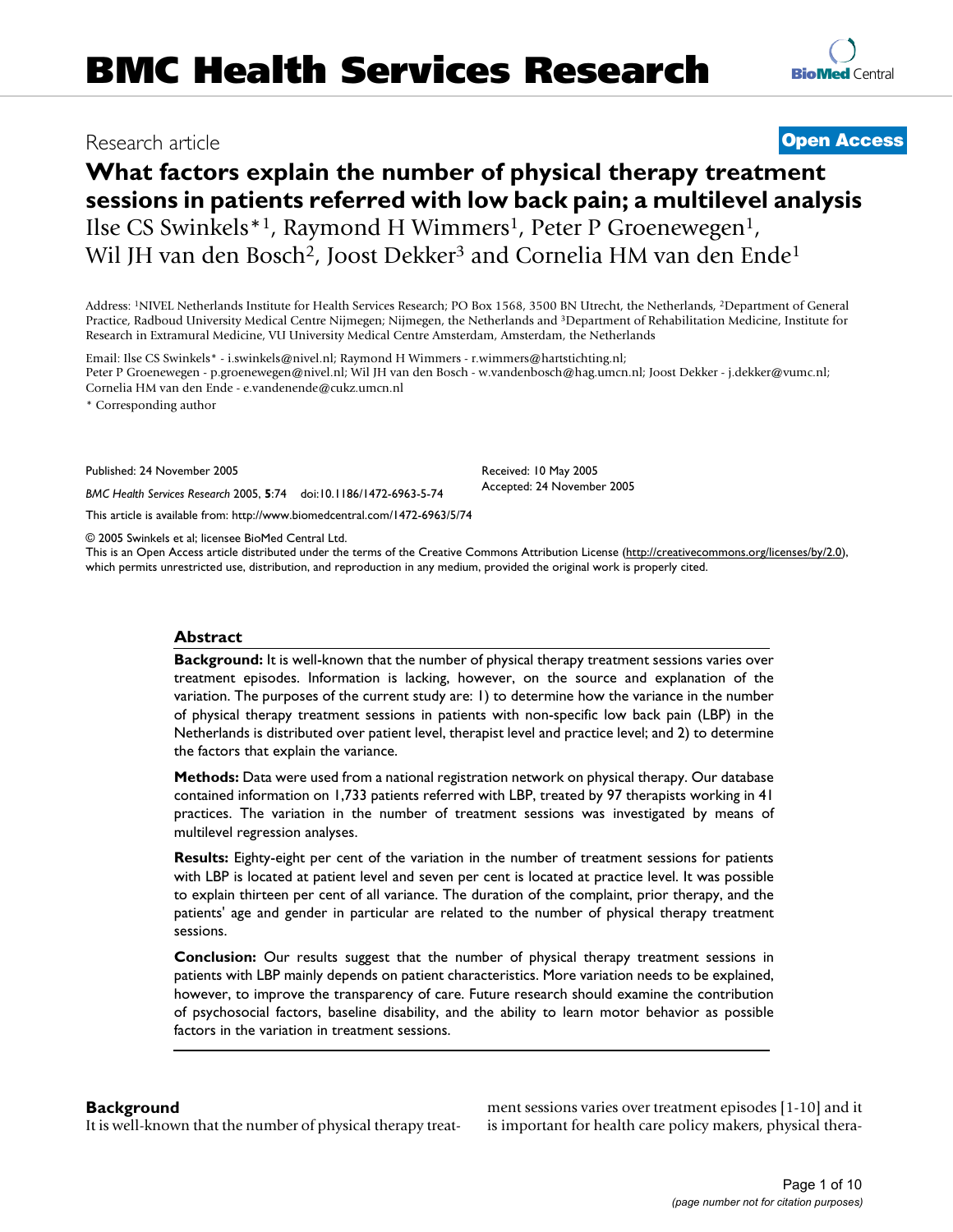#### **Table 1: The organization of physical therapy in The Netherlands**

In the Dutch health care system, physical therapists are only accessible after referral by a physician and over 90% of patients attending a physical therapist have been directly referred by their GP. The remaining 10% are referred by a medical specialist. People in the Netherlands have either public or private health insurance, depending on their level of income. Public insurance cover for physical therapy is nationally regulated and in 2002 and 2003 this meant that people with public insurance (66% of the population) and low back pain were covered for 9 treatment sessions per episode per year. People with public insurance were able to obtain additional private insurance that covered them for more than 9 treatment sessions. Private insurance cover (the other third of the population) for physical therapy was not regulated at national level. Every physical therapy session lasts about 25 minutes and physical therapists are paid per session, irrespective of the type of diagnosis and intervention. In the Netherlands, nearly all therapists working in primary care are organised in private practices. The Dutch situation will change in 2006; the differentiation between public and private health care insurances will disappear and physical therapy will be accessible without a referral.

pists and patients to gain greater understanding of the sources of this variation. Greater understanding will increase the transparency of care and can provide novel insights into the quality of care. On grounds of equity, an 'ideal' situation is one where health status is the main determinant of treatment choice and hence of variation. As a consequence, the variation is appropriate when it occurs due to 'need' factors like the patient's clinical health status [11], but it is questionable whether the variation is appropriate when it occurs due to factors like social structure, health beliefs, or enabling resources (such as accessibility). Elimination of inappropriate variation is necessary for quality improvement in physical therapy practice [12] and it is important to know exactly where variance is located if proper quality measures are to be implemented. The variance may be on different levels, including patient level, therapist level and practice level.

Few investigations have been made as yet into the reasons for the variation in the number of treatment sessions [5,13,14] and none of these distinguished between variation at patient level, variation at therapist level and variation at practice level. Hendriks et al. (2000) showed that the therapist's age, a specialization in manual therapy, and practice size were associated with fewer treatment sessions [5], but it remained unclear to what extent the amount of variation was explained and how it was distributed over the different levels. Other studies showed that the patient's age [5,14], the duration of the complaints [14], the therapist's diagnostic findings, the medical diagnosis [14], and additional claims for other health care services [13] were positively related to the number of treatment sessions. Information on the amount of variation at different levels is lacking in the above-mentioned studies and much of the variation remains unexplained, which means that these studies do not fulfill the need for clarification of variation in utilization of physical therapy. To the knowledge of the authors, the current study is the first one in which different levels are taken into account to estimate not only the variation, but also its location.

The aims of the current study are as follows: 1) to determine how the variance in the number of physical therapy treatment sessions in patients with non-specific low back pain (LBP) is distributed over patient level, therapist level and practice level; and 2) to determine the factors that explain the variation, with factors relating to all three levels being taken into account. We addressed our research questions to patients with LBP, since they form the largest population in physical therapy practices.

# **Methods**

# *Registration network: sampling*

Data from the National Information Service for Allied Health Care (called LiPZ in Dutch) are used for the current study. The National Information Service for Allied Health Care is a registration network of Dutch physical therapists working in private practices all over the country, and this network has been collecting health care-related data on a continuous basis since 2001. Physical therapists were invited to participate in the registration network in early 2001, the selection of therapists being based on practice-size and region. The therapists invited to take part were a sample of all private physical therapy practices as listed in a national database [15]. Our objective was a registration network of 40 practices and therapists could only participate if one of two specific software programs was used in their practice. Physical therapists with a homogeneous patient population (> 50% of the treatment episodes consisting of one patient category, such as children) were excluded from the network. Twenty per cent of the therapists invited to participate were eligible to take part. Frequently mentioned reasons for not participating were 'not enough time' and 'personal reasons'. When dropouts occurred, an a-selective procedure was used to invite new physical therapists to participate. A response rate of 20% is acceptable, considering the kind of research, since a long-term commitment and a computerized practice are factors that lower the response rate. Despite the relatively low response rate, comparisons with other available data show that the participating practices, therapists, and data collected appear to be representative for the Netherlands [16-18]. Over 140 physical therapists working in more than 60 practices have participated since 2001. Participants are offered some financial remuneration and they also receive benchmark data on an annual basis. Relevant information on the Dutch health care system is provided in Table 1.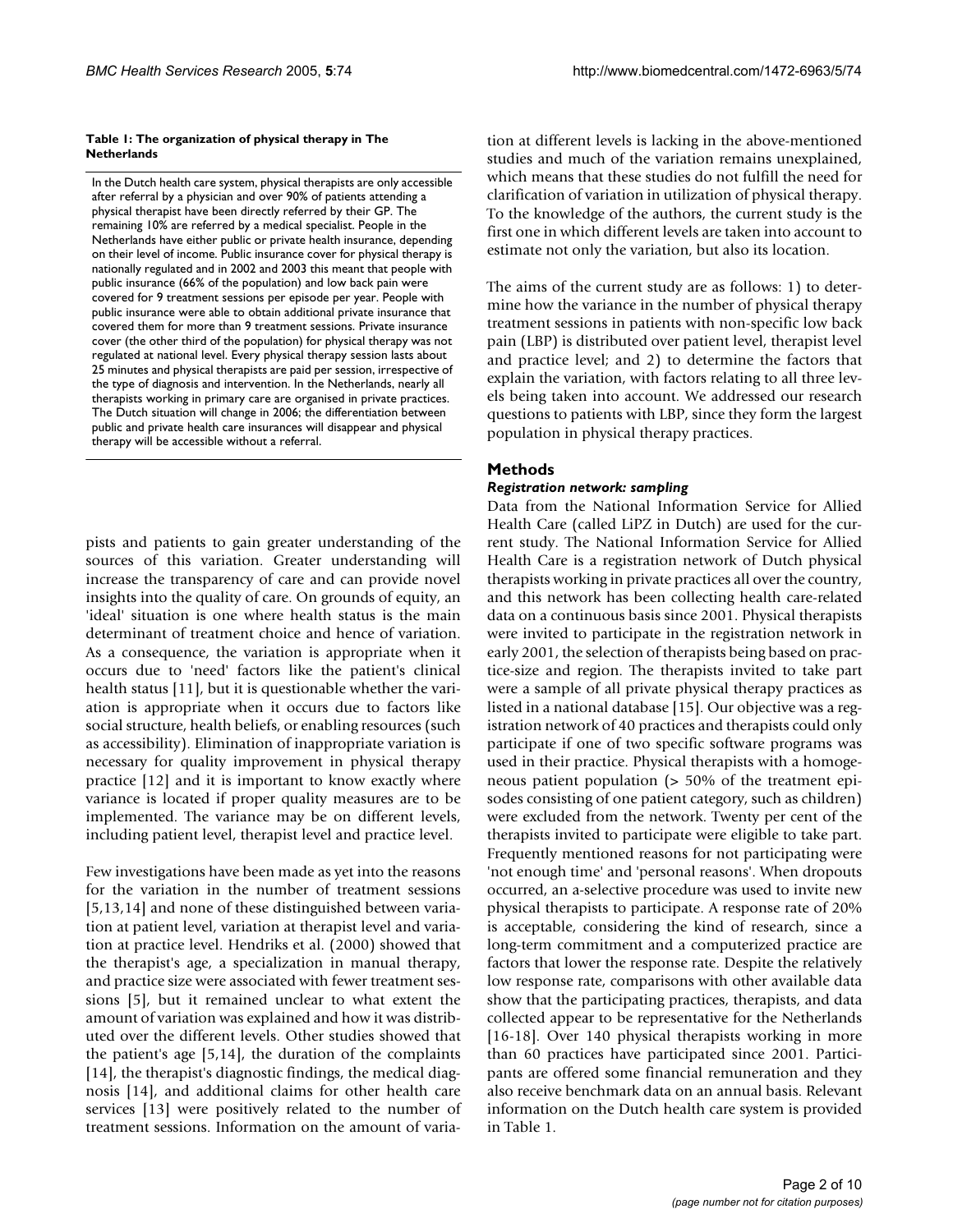# **Table 2: Overview of data collection**

| <b>Variables</b>                                                                                                  | <b>Measurement</b>                                                                                                                                                                         | Used in analyses as                                                                                                               |
|-------------------------------------------------------------------------------------------------------------------|--------------------------------------------------------------------------------------------------------------------------------------------------------------------------------------------|-----------------------------------------------------------------------------------------------------------------------------------|
| Demographic                                                                                                       |                                                                                                                                                                                            |                                                                                                                                   |
| Gender                                                                                                            | Male; Female                                                                                                                                                                               | Categorical                                                                                                                       |
| Age                                                                                                               | Date of birth                                                                                                                                                                              | Continuous: years old at start treatment<br>episode                                                                               |
| Health insurance                                                                                                  | Public health insurance (Puhi), private health<br>insurance (Prhi)                                                                                                                         | Categorical: Puhi; Prhi; Unknown                                                                                                  |
| Education                                                                                                         | Highest level of education: Primary school,<br>secondary education, higher education,<br>university                                                                                        | Categorical: Low (primary); Middle (secondary,<br>higher); High (university); Unknown                                             |
| Urbanization rate                                                                                                 | I very high, 2 high, 3 moderate, 4 low, 5 very<br>low                                                                                                                                      | Categorical: High (3+2+1); Low (5+4); Missing<br>values (1.3%) recoded as high urbanization rate                                  |
| Complaints                                                                                                        |                                                                                                                                                                                            |                                                                                                                                   |
| Specialization of referring physician                                                                             | GP or Medical specialist                                                                                                                                                                   | Categorical: GP; Medical specialist                                                                                               |
| Reason for referral                                                                                               | As given by letter by the referrer; coded with<br>ICPC (26) by researchers                                                                                                                 | Selection of patients with ICPC-code L03.00                                                                                       |
| Duration of complaint at start episode                                                                            | < 2 days; $2-7$ days; I week $-1$ month; $1-3$<br>months; $3-6$ months; 6 months $-1$ year; $1-2$<br>years; > 2 years; unknown                                                             | Categorical: < 1 month; > 1 month; Missing<br>values (1.0%) recoded as < 1 month                                                  |
| Recurrent complaint (appearing after a<br>complaint-free episode of at least four weeks<br>and at most two years) | Yes; No; Unknown                                                                                                                                                                           | Categorical: Yes; No; Missing values (3.7%)<br>recoded as no                                                                      |
| Previous physical therapy for the same or other<br>complaints in the last two years                               | Yes; No; Unknown                                                                                                                                                                           | Categorical: Yes; No; Missing values (6.1%)<br>recoded as no                                                                      |
| <b>Treatment</b>                                                                                                  |                                                                                                                                                                                            |                                                                                                                                   |
| Treatment goals                                                                                                   | Based on the International Classification of<br>Functioning, Disability and Health (27); One<br>main goal (out of 24) at the level of physical<br>functions; One main goal at the level of | 5 dichotomous variables; Missing values (0.6%)<br>recoded as changing body position                                               |
| Interventions                                                                                                     | activities (out of II)<br>Based on Dutch classification; three<br>interventions at most (out of 25) applied in at<br>least 50% of the sessions                                             | 5 dichotomous variables; Missing values (16.1%)<br>integrated in reference category                                               |
| <b>Therapists</b>                                                                                                 |                                                                                                                                                                                            |                                                                                                                                   |
| Gender                                                                                                            | Male; Female                                                                                                                                                                               | Categorical: Male; Female; Missing values (2.1%)<br>recoded as male                                                               |
| Age                                                                                                               | Date of birth                                                                                                                                                                              | Categorical: <45 years at January 1st, 2003; ><br>45 years at January 1st, 2003; Missing values<br>$(5.1%)$ recodes as > 45 years |
| Hours working per week                                                                                            | Patient-related number of hours                                                                                                                                                            | Categorical: <20 hours; 20-40 hours; >40<br>hours; Missing values (4.1%) recoded as 20-40<br>hours                                |
| Registration in quality register for manual<br>therapy                                                            | Yes; No                                                                                                                                                                                    | Categorical: Yes; No                                                                                                              |
| Additional training in LBP                                                                                        | Yes; No                                                                                                                                                                                    | Categorical: Yes; No; Missing values (4.1%)<br>recoded as yes                                                                     |
| Additional training in LBP guideline                                                                              | Yes; No                                                                                                                                                                                    | Categorical: Yes; No; Missing values (4.1%)<br>recoded as no                                                                      |
| Feasibility of LBP guideline                                                                                      | I item on questionnaire 10-point scale $(1 =$<br>very bad; $10 =$ excellent; $7 =$ satisfactory)                                                                                           | Categorical: <7 points; >7 points; Unknown                                                                                        |
| Time since graduation                                                                                             | Date of graduation                                                                                                                                                                         | Categorical: < 20 years since graduation; > 20<br>years since graduation; Missing values (6.2%)<br>recodes as > 20 years.         |
| Practices                                                                                                         |                                                                                                                                                                                            |                                                                                                                                   |
| Group size                                                                                                        | Number of therapists                                                                                                                                                                       | Categorical: Single handed; Group practice                                                                                        |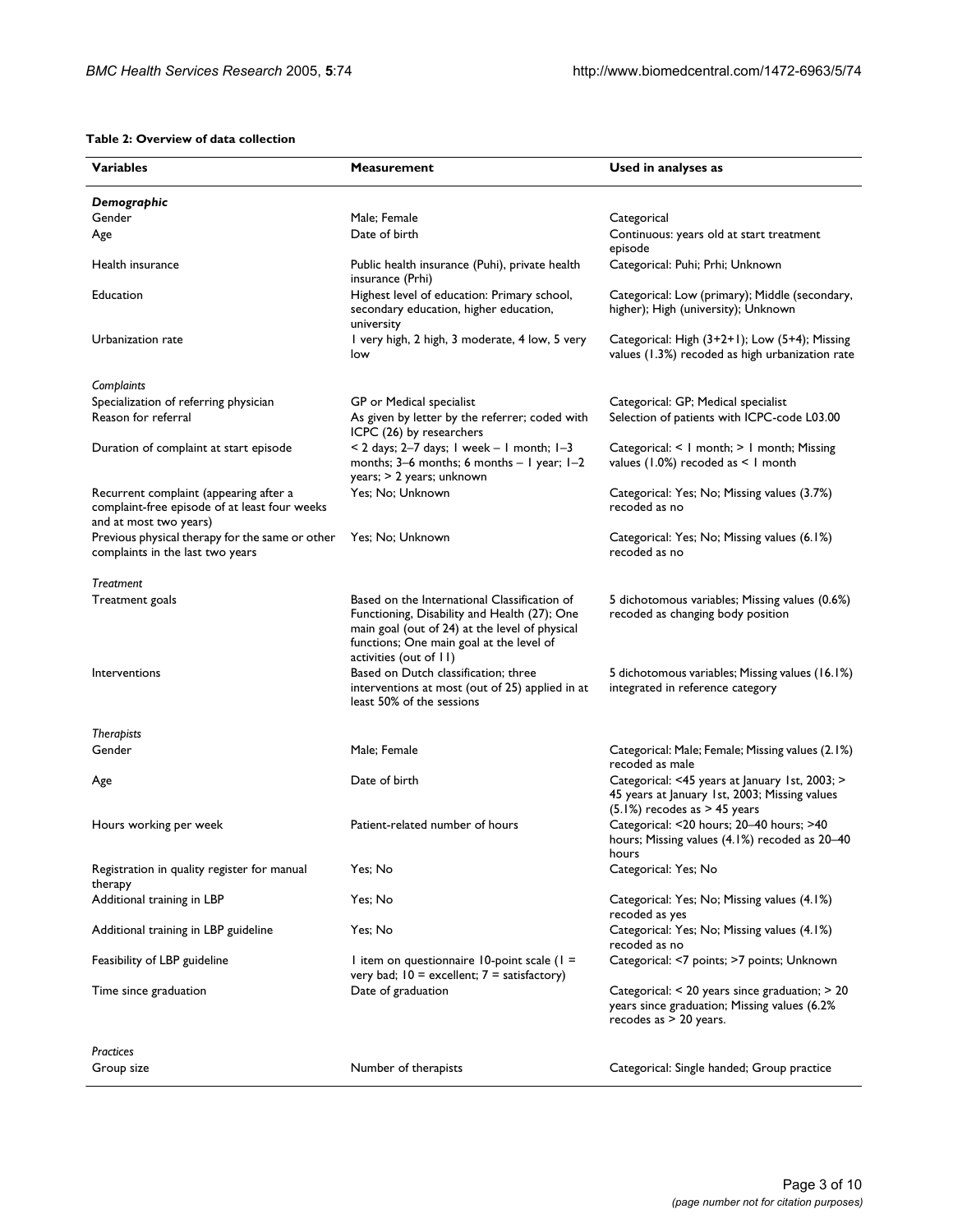|                    |                                                                                            | Sample |       | Dutch population of physical<br>therapists [15] |      |      |         |          |
|--------------------|--------------------------------------------------------------------------------------------|--------|-------|-------------------------------------------------|------|------|---------|----------|
|                    |                                                                                            | %      | (N)   | Mean                                            | (SD) | %    | (N)     | P        |
| Physical therapist | Male                                                                                       | 57.7   | (56)  |                                                 |      | 50.1 | (6,359) | 0.<br> 4 |
|                    | < 45 years                                                                                 | 50.5   | (49)  |                                                 |      | 56.4 | (7,049) | 0.<br>32 |
|                    | Registration quality register – manual therapy<br>Number of patient-related hours per week | 12.4   | (12)  |                                                 |      |      |         |          |
|                    | $< 20$ hours                                                                               | 23.7   | (23)  |                                                 |      |      |         |          |
|                    | 20-40 hours                                                                                | 61.9   | (60)  |                                                 |      |      |         |          |
|                    | > 40 hours                                                                                 | 14.4   | (14)  |                                                 |      |      |         |          |
|                    | Additional training LPB                                                                    |        | (57)  |                                                 |      |      |         |          |
|                    | Additional training LBP guideline<br>Feasibility of the LBP guideline                      | 39.2   | (38)  |                                                 |      |      |         |          |
|                    | $< 7$ points                                                                               | 39.2   | (38)  |                                                 |      |      |         |          |
|                    | > 7 points                                                                                 | 43.3   | (42)  |                                                 |      |      |         |          |
|                    | <b>Unknown</b>                                                                             | 17.5   | (17)  |                                                 |      |      |         |          |
|                    | Number of new patients with LBP per therapist per month                                    | 1.6    | (1.1) |                                                 |      |      |         |          |
| Practice           | Single-handed                                                                              | 24.4   | (10)  |                                                 |      |      |         |          |

**Table 3: Characteristics of therapists (n = 97) and practices (n = 41) in the sample and in the Netherlands (12,695 therapists)**

#### *Registration network: methods*

Dutch therapists in private practice generally use a software program to record their patients and treatments, and for reimbursement. In addition to the information regularly recorded, therapists participating in the network use special software to record supplementary information on all their patients. The selection of the data was based on the Dutch physical therapy guideline for clinical reporting, a guideline that specifies the data that are relevant for physical therapy practices. Participants submit their data on a monthly basis and the data are entered in the database after standardized quality control has been performed to check for missing or inconsistent data. The practice receives feedback in the case of missing or inconsistent data, and corrected data are entered in the database in the next month.

A written questionnaire, completed annually by all participants, provides information on characteristics of the participating therapists and practices and also includes questions about the attitude towards quality improvement. The feasibility of the Dutch LBP guideline [19] is specifically addressed. The question "Could you please rate your opinion of the feasibility of the Low Back Pain guideline? The rating can range from 0 (very bad) to 10 (excellent)" was used as indicator of the attitude of physical therapists towards the physical therapy guideline for Low Back Pain. All relevant variables collected are listed in Table 2.

#### *Study sample*

Data from therapists who treated patients referred with non-specific LBP during the period July 2002-September 2003 were selected from the database for the current study; these data were supplied by 97 therapists in 41 practices. The therapists treated an average of 1.6 new patients with LBP per month (average in a 30-hour week). Twenty-four per cent of the 41 participating practices were solo practices (Table 3). The majority of the physical therapists were male; the mean age of the therapists was 43.5 years (sd 9.3). The therapists selected did not differ significantly from all Dutch physical therapists.

Where the patient population is concerned, all patients aged 18 years or older who had been referred with LBP without radiation (ICPC-code L03.00) between July 2002 and September 2003 were selected from the database (n = 1,760). Patient data were collected until April 2004, at which time 1,733 of these 1,760 patients had a completed treatment episode (98.5%). Data relating to these 1,733 patients were used in the current study.

Ethical approval was not required, since patients only received the customary care and there were no experimental interventions for the purposes of the present study. Patients were nevertheless informed about the research project by posters and leaflets in the waiting rooms in the practices and patients could refuse to participate.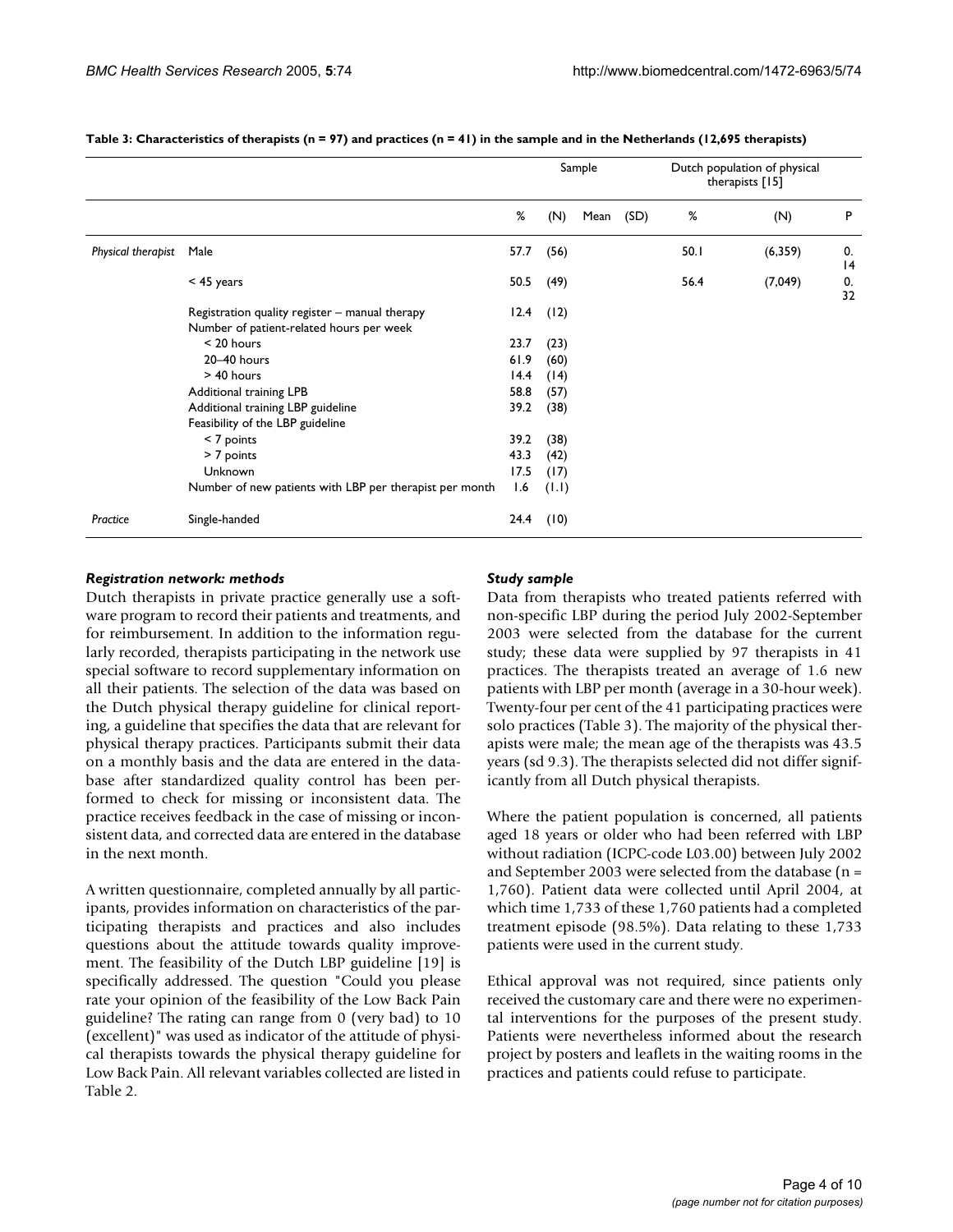|                                                                                 |                                 | %    | (No)     | Mean | (SD)   |
|---------------------------------------------------------------------------------|---------------------------------|------|----------|------|--------|
| Demographic                                                                     |                                 |      |          |      |        |
| Age in years                                                                    |                                 |      |          | 48.7 | (16.3) |
| Male                                                                            |                                 | 45.2 | (783)    |      |        |
| Education                                                                       | Low                             | 30.8 | (534)    |      |        |
|                                                                                 | Middle                          | 26.3 | (456)    |      |        |
|                                                                                 | High                            | 13.5 | (234)    |      |        |
|                                                                                 | Unknown                         | 29.4 | (509)    |      |        |
| Health insurance                                                                | Public                          | 56.7 | (983)    |      |        |
|                                                                                 | Private                         | 24.2 | (420)    |      |        |
|                                                                                 | Unknown                         | 19.0 | (330)    |      |        |
| High urbanization rate ( $> 1,000$ addresses per km <sup>2</sup> ) <sup>1</sup> |                                 | 58.9 | (1,021)  |      |        |
| <b>Complaints</b>                                                               |                                 |      |          |      |        |
| Duration complaint                                                              | < 1 month (acute)               | 48.2 | (835)    |      |        |
|                                                                                 | > 1 month (chronic)             | 51.8 | (898)    |      |        |
| Recurrent complaint <sup>2</sup>                                                |                                 | 47.0 | (815)    |      |        |
| Previous physical therapy <sup>3</sup>                                          |                                 | 47.1 | (817)    |      |        |
| Referred by general practitioner                                                |                                 | 95.2 | (1,650)  |      |        |
| <b>Treatment</b>                                                                |                                 |      |          |      |        |
| Treatment goal                                                                  | Maintaining body position (yes) | 8.1  | (313)    |      |        |
|                                                                                 | Changing body position (yes)    | 19.0 | (329)    |      |        |
|                                                                                 | Functions of mobility (yes)     | 39.6 | (687)    |      |        |
|                                                                                 | Functions of muscles (yes)      | 14.3 | (247)    |      |        |
|                                                                                 | Pain (yes)                      | 11.4 | (197)    |      |        |
| Interventions                                                                   | Massage (yes)                   | 34.4 | (596)    |      |        |
|                                                                                 | Manual manipulation (yes)       | 37.9 | (657)    |      |        |
|                                                                                 | Physical modalities (yes)       | 12.0 | (208)    |      |        |
|                                                                                 | Exercise therapy (yes)          | 65.8 | (1, 141) |      |        |
|                                                                                 | Information/advice (yes)        | 27.1 | (469)    |      |        |
| Number of treatment sessions                                                    |                                 |      |          | 9.9  | (6.6)  |

 $| 271$ 

<sup>2</sup> recurrent complaint is defined as a complaint appearing after a complaint-free episode lasting at least four weeks and at most two years

<sup>3</sup> for the same or other complaint

#### *Outcome variable and predictor variables*

The outcome variable was the total number of treatment sessions per treatment episode. This variable was used as a continuous variable.

The predictor variables are listed in Tables 3 and 4. Age, gender, education level, health care insurance and urbanization rate are included as demographic variables. Variables relating to the complaints are also included, viz. the duration of the complaints, recurrent complaints, prior physical therapy or exercise therapy, and specialization of the referring physician. An interaction term consisting of gender and duration of the complaints was also added, since the gender distribution in patients with acute complaints was not equal to that in patients with chronic complaints. Treatment variables included variables on the treatment goals and the interventions. At the start of a treatment episode, therapists indicated one main treatment goal from a list of 11 predefined goals at activities level and/or one main treatment goal from a list of 24 predefined goals at physical functions level. Five treatment goals that were indicated in more than ten percent of the patients are included in the analyses as dichotomous variables. At the end of the treatment episode, physical therapists recorded a maximum of three interventions (from a list of 25 predefined interventions) that were applied in at least 50% of the treatment sessions. Interventions recorded in more than ten percent of the patients are included in the analysis as dichotomous variables  $(n = 5)$ . Variables relating to gender, age, working hours per week, additional training in LBP and additional training in guideline-use for patients with LBP, the feasibility of the guideline LBP, registration in the quality register for manual therapy and group size were included at therapist and practice levels. Table 4 provides an overview of the characteristics of the variables at patient level.

#### *Data analysis*

Descriptive statistics were calculated for the characteristics of the patients, the therapists, and the practices, and for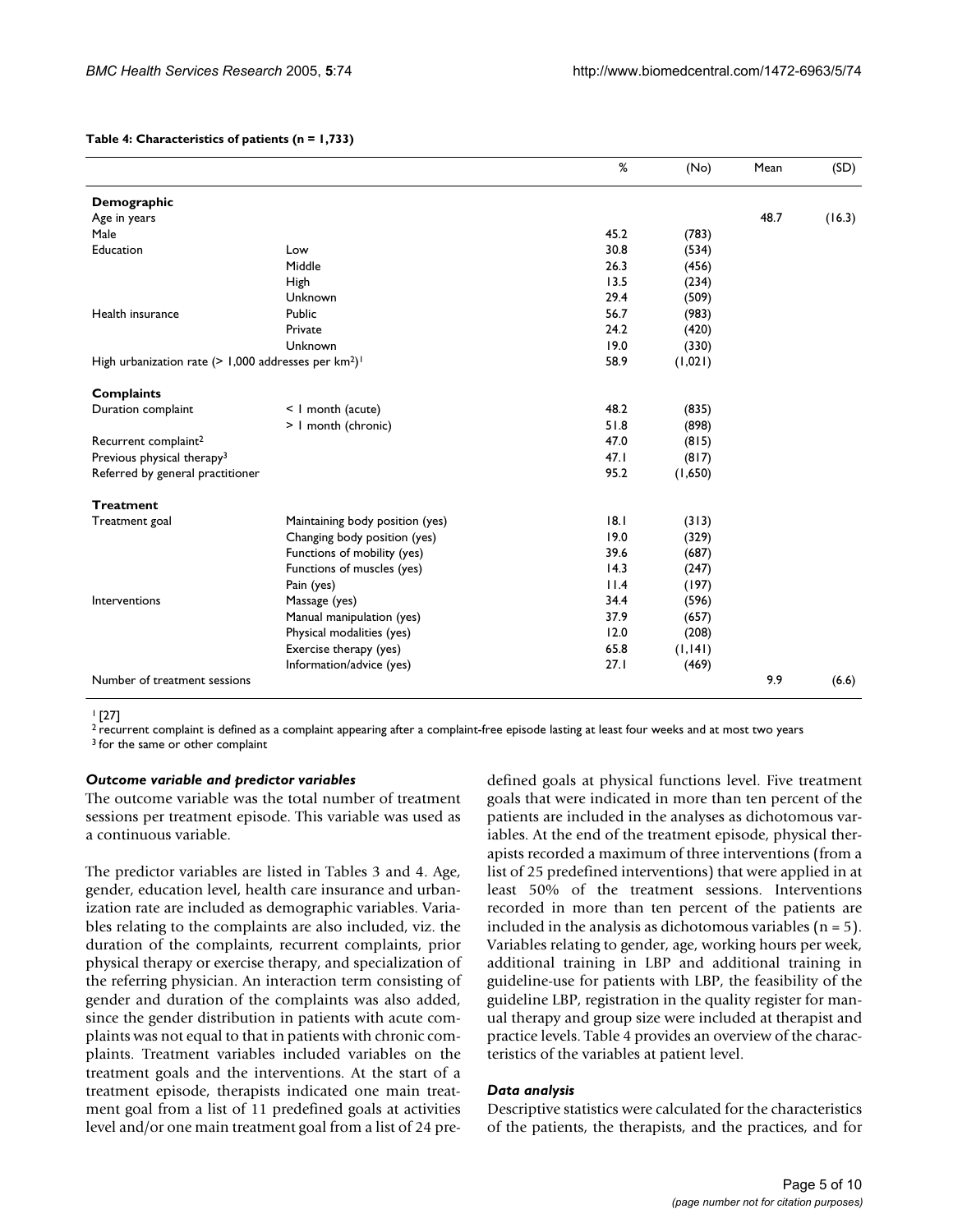**Table 5: Distribution of variation in the number of physical therapy treatment sessions in patients with non-specific LBP among different levels (practices, therapists, and patients). Results of the intercept-only model (n = 1,733)**

|                                                                         |                                | (SE)                        | ℅                               | P                         |
|-------------------------------------------------------------------------|--------------------------------|-----------------------------|---------------------------------|---------------------------|
| Intercept<br>Deviance                                                   | 10.03<br>11,299.52             | (0.37)                      |                                 |                           |
| Variance<br>Practice level<br>Therapist level<br>Patient level<br>Total | 3.06<br>1.88<br>37.75<br>42.70 | (1.28)<br>(0.91)<br>(1.314) | 7.2%<br>4.4%<br>88.4%<br>100.0% | 0.016<br>0.038<br>< 0.001 |

the number of treatment sessions per treatment episode. Data were aggregated at the level of treatment episodes. Software-program SPSS 11.5 was used for the descriptive analysis. Missing value analyses showed four categorical variables with over 10% missing cases and a category designated as "unknown" was added for those variables. In the case of the other variables, the missing values were recoded to the mean (continuous variables) or most frequent value (categorical variables).

Data were analyzed by means of multilevel regression analysis to determine which variables were associated with the number of treatment sessions per treatment episode. Multilevel analysis was used because the data had an intrinsically hierarchical nature; the patients (level 1) are nested in the sample of physical therapists (level 2), who are nested in physical therapy practices (level 3). The data were not based on independent observations, therefore, which violates a major assumption of traditional regression analysis. Multiple levels are taken into account in multilevel analysis and variation can be split between levels.

Bivariate correlations between all predictor variables were examined to check for high correlations before starting the multilevel analysis. The therapists' age and the time since their graduation showed a correlation of 0.80 and so only the therapists' age was included in the analysis.

The multilevel analysis was carried out using MLwiN 1.1 software. The order of adding predictor variables to the model was determined by their level, as described above.

The analysis was carried out in 2 steps. An "intercept-only model" was made first. This is a model without any predictor variables, which establishes the contribution of each level to the variation in the number of treatment sessions. In the next step, all predictor variables were added. The multilevel analysis was done with three dependent variables: viz. the raw number of sessions, a log-linear transformation and a dataset in which the extreme values had been left out.

Indicator coding was used for categorical predictor variables, with the first category in each group treated as the reference group. The continuous predictor variables "patient's age" and "number of patients per therapist per month" were centered around their mean. The contribution of each predictor variable was expressed in a regression coefficient (B) and a standard error (SE). If their quotient is greater than 1.96 or smaller than -1.96, the coefficient is statistically significant (level of significance is 0.05) [20].

# **Results**

The three different analyses yielded similar results. Since analyses containing log-transformation will be difficult for the reader to interpret, only the results on the raw number of sessions will be shown.

# *Number of treatment sessions per treatment episode*

The mean number of physical therapy treatment sessions in patients referred with non-specific LBP was 9.9 (SD 6.6; median 9.0; minimum 1; maximum 67).

# *Variance components in intercept-only model*

As shown in Table 5, most of the variance in treatment sessions was located among patients (88.4%); 4.4% of the total variance was located among therapists and 7.2% was located among practices. The mean number of treatment sessions, adjusted for therapists and practices, was 10.0. Using the intercept and the variance component at practice level, the mean number of treatment sessions in 95% of the practices was calculated to be between 6.6 and 13.4.

# *Contribution of predictor variables in the final model*

The contribution of the various predictor variables in the last step of the analyses is expressed in regression coefficients and standard errors in Table 6.

The influence of the characteristics with regard to the complaints appeared to be most powerful when all predictor variables were included for hierarchical linear regression analysis. Three out of four variables were related to the number of treatment sessions. Patients with sub-acute or chronic complaints received 2.3 sessions more compared to patients with acute complaints when all other variables were held constant; patients who were referred by a medical specialist received 4.2 sessions more compared to patients referred by a general practitioner; and patients who had prior therapy for the same or other complaints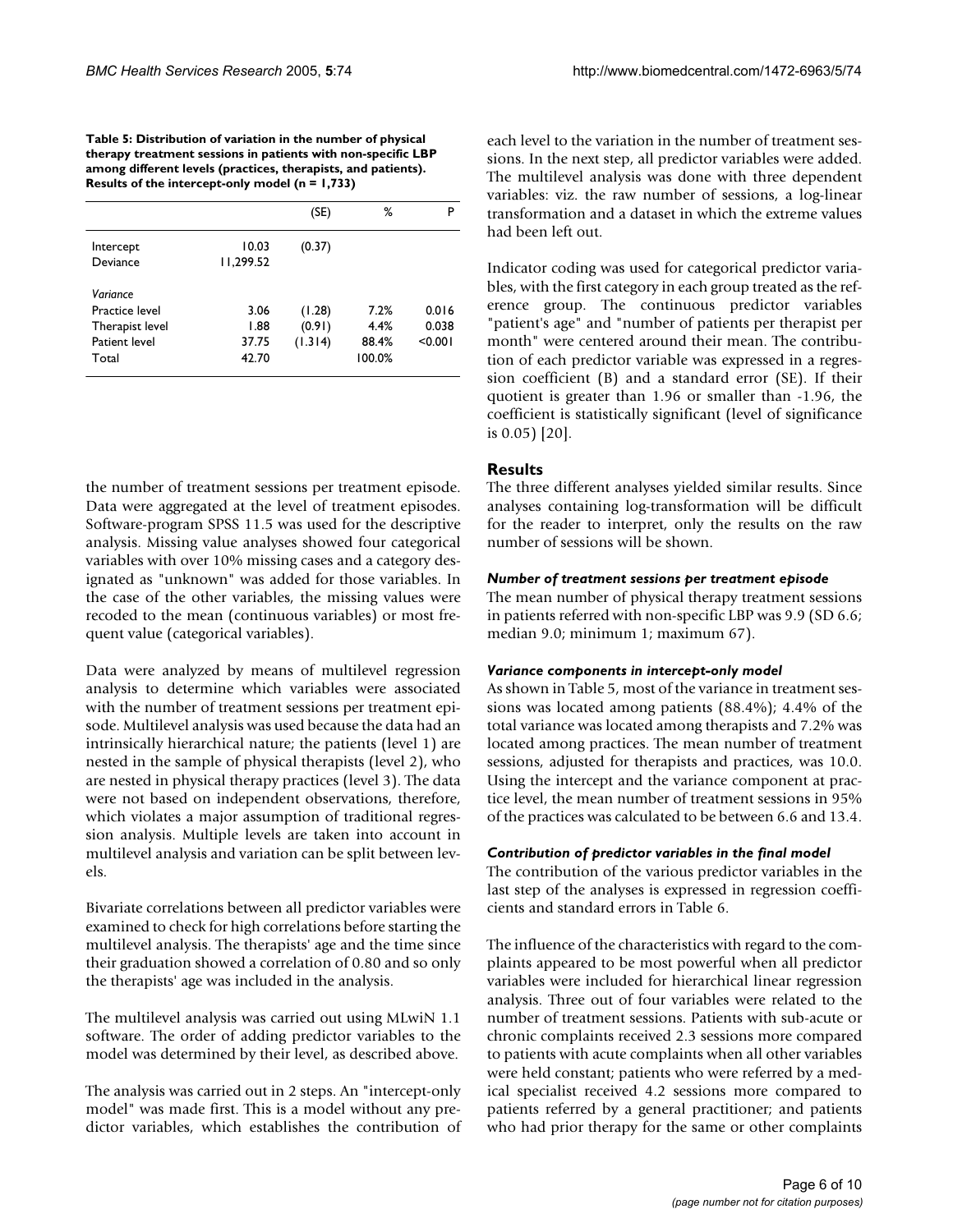| Table 7: Distribution of variation in the number of physical  |
|---------------------------------------------------------------|
| therapy treatment sessions in patients with non-specific LBP  |
| among different levels (practices, therapists, and patients). |
| Results of step two in the analyses ( $n = 1,733$ )           |

|                                                    | Variance              | (SE)                       | % of explained variance in relation<br>to the intercept-only model |
|----------------------------------------------------|-----------------------|----------------------------|--------------------------------------------------------------------|
| Practice level<br>Therapist level<br>Patient level | 2.38<br>0.13<br>34.48 | (0.83)<br>(0.43)<br>(1.20) | 22.2<br>93.2<br>8.7                                                |
| Total                                              | 36.98                 |                            | 13.4                                                               |

received 1.2 sessions more compared to patients who did not have prior therapy.

Demographic variables also had a statistically significant relationship to the number of treatment sessions. Older patients, female patients, and patients with public health insurance were treated more often than other patients. The level of education did not have a statistically significant relationship to the number of treatment sessions when all other predictor variables were controlled.

Treatment goals did not have a statistically significant relationship to the number of physical therapy treatment sessions. Two out of five interventions did show an association with the number of treatment sessions; patients in whom exercise therapy or physical modalities are part of the treatment are treated in one session more than other patients.

Although most of the variance was located among patients, characteristics of the therapists were also shown to be related to the number of treatment sessions. Patients treated by a manual therapist received 1.4 sessions fewer than patients treated by other physical therapists. Therapists with additional training in LBP treated their patients in 1.5 sessions less than therapists without additional training. Female therapists and older therapists treated their patients in fewer sessions than younger and male therapists. Finally, therapists working more than 40 hours a week treated their patients in more sessions than therapists working less than 20 hours a week.

# *Explained variance in final model*

Compared to the intercept-only model, the final model explained 13.4% of the variance (Table 7); 8.7% was explained at patient level, where most of the variance was located. The variance at practice level decreased by 22.2%, while the variance at therapist level disappeared almost entirely (decrease 93.2%). In the final model, in which all predictor variables were added to the model, 93% of the variance was located among patients (not in table); the remaining variance was mainly located among practices.

#### **Discussion**

This study confirms that there is substantial variation in the number of physical therapy treatment sessions for patients with LBP and most of this variance is located among patients. A combination of various factors explains 13.4% of the variance in the number of physical therapy treatment sessions.

To our knowledge, this is the first study in which the variation in the number of physical therapy treatment sessions for LBP among patients, therapists and practices has been estimated simultaneously. The findings have major implications for the quality of care agenda in physical therapy.

Most of the variance by far is located at patient level. Demographic factors and factors relating to the complaints explained the major part of the variance, compared with factors relating to the treatment and the therapists. The positive association between the patient's age and the number of treatment sessions is in accordance with the literature [5,14], as is the effect of the patient's gender [14]. The duration of the complaint, prior therapy, and the specialization of the referrer are also related to the number of treatment sessions. Although there might be other explanations as well, this finding is in agreement with the assumption that these factors are related to the severity of the complaint. On grounds of equity, it is appropriate that the severity of the complaint is related to the number of physical therapy treatment sessions. The same is true of the relationship between the interventions and the number of treatment sessions, since it has been suggested that the contents of care are related to the severity of the complaints [2,7]. Jette et al. (1996) were able to show that outcomes were associated with the use of some types of physical therapy treatment in patients with spinal impairments [8]. As the outcome of care was not investigated in the current study, it might be interesting to carry out further investigation into the relationship between the content of the treatment, the number of treatment sessions and the outcome.

Factors at therapist level, such as their age, gender and specialty, were also associated with the number of treatment sessions, as were demographic factors and factors relating to the treatment and the complaints. It is questionable whether associations with factors at therapist level are desirable. It is suggested in the literature that practice style differences flourish in an environment of professional uncertainty [21,22]. The Dutch physical therapy guideline for LBP was published in 2001 to reduce professional uncertainty [19]. The effects of this publication on physi-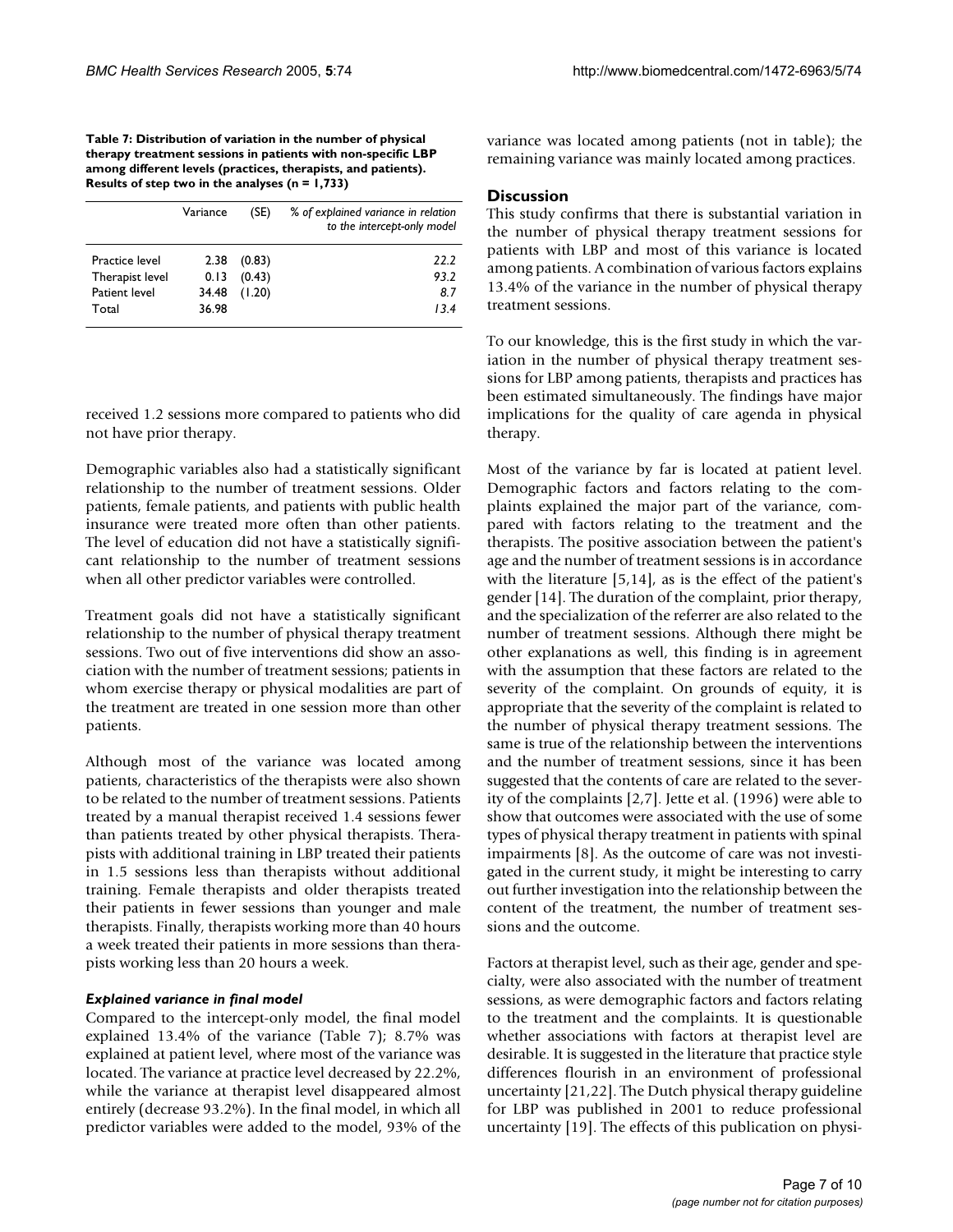|                                                |                                        | В           | (SE)      |
|------------------------------------------------|----------------------------------------|-------------|-----------|
| Intercept                                      |                                        | 9.300       | (1.28)    |
| <b>Patient level</b>                           |                                        |             |           |
| Age (years)                                    |                                        | ***0.04     | (0.01)    |
| Female (ref. Male)                             |                                        | ***1.90     | (0.42)    |
| <b>Education level:</b>                        | Middle (ref. low)                      | 0.62        | (0.40)    |
|                                                | High (ref. low)                        | $-0.76$     | (0.52)    |
|                                                | Unknown (ref. low)                     | $-0.28$     | (0.42)    |
| Health insurance:                              | Private (ref. public)                  | $*$ -0.84   | (0.38)    |
|                                                | Unknown (ref. public)                  | 0.34        | (0.42)    |
| High urbanization rate (ref. low)              |                                        | 0.10        | (0.53)    |
|                                                |                                        |             |           |
| <b>Complaint level</b>                         |                                        |             |           |
| Chronic complaints (ref. acute)                |                                        | ***2.27     | (0.44)    |
| Female*chronic complaints                      |                                        | **-1.79     | (0.59)    |
| Recurrent complaint (ref. no)                  |                                        | $-0.34$     | (0.34)    |
| Previous therapy (ref. no)                     |                                        | ***I.I7     | (0.35)    |
| Referral by medical specialist (ref. GP)       |                                        | **4.18      | (0.77)    |
| <b>Treatment level</b>                         |                                        |             |           |
| Treatment goal                                 | Maintaining body position              | 0.09        | (0.49)    |
|                                                | Changing body position                 | 0.31        | (0.46)    |
|                                                | Functions of mobility                  | 0.08        | (0.43)    |
|                                                | Functions of muscles                   | 0.32        | (0.51)    |
|                                                | Pain                                   | 1.23        | (0.64)    |
| Interventions                                  | Massage                                | 0.71        | (0.37)    |
|                                                | Manual manipulation                    | $-0.38$     | (0.36)    |
|                                                | Physical modalities                    | $*1.13$     | (0.48)    |
|                                                |                                        | $*$ 1.03    |           |
|                                                | Exercise therapy<br>Information/advice | $-0.33$     | (0.35)    |
|                                                |                                        |             | (0.38)    |
| Therapist and practice level                   |                                        |             |           |
| Female (ref. male)                             |                                        | $*$ -1.23   | (0.57)    |
| Aged $>$ 45 years (ref. $<$ 45 years)          |                                        | ***-2.01    | (0.51)    |
| Manual therapist (ref. no)                     |                                        | $*$ -1.44   | (0.60)    |
| Patient-related working hours per<br>week      | 20-40 (ref. $<$ 20)                    | $-0.48$     | (0.61)    |
|                                                | $> 40$ (ref. $< 20$ )                  | $*1.80$     | (0.87)    |
| Additional training in LBP (ref. no)           |                                        | $** - 1.47$ | (0.51)    |
| Additional training in LBP guideline (ref. no) |                                        | 0.39        | (0.47)    |
| Feasibility LBP guideline                      | $> 7$ (ref. < 7)                       | 0.09        | (0.48)    |
|                                                | Unknown (ref. $<$ 7)                   | $-0.31$     | (0.65)    |
| Number of LBP patients per therapist per month |                                        | $-0.14$     | (0.18)    |
| Group practice (ref. single-handed)            |                                        | 0.14        | (0.80)    |
| Deviance                                       |                                        |             | 11,106.46 |

**Table 6: Hierarchical regression analysis of predictors of the number of physical therapy treatment sessions in patients with nonspecific LBP (n = 1,733)**

 $* = P < 0.05$ ;  $** = P < 0.01$ ;  $*** = P < 0.001$ 

cal therapy practice might not be completely visible, since our results are based on data from patients treated between 2002 and 2004. The corresponding variable, however, does not show a relationship to the number of treatment sessions. Furthermore, the variation located at practice level might indicate a (conscious or unconscious) practice policy regarding the number of treatment sessions. This is in accordance with the assumption that individual practitioners are embedded within medical groups and that shared circumstances channel the behavior of the group members, as stated by Westert et al. (1999) [22].

In the current study, it proved possible to explain 13% of the variance. Although this percentage seems rather low, it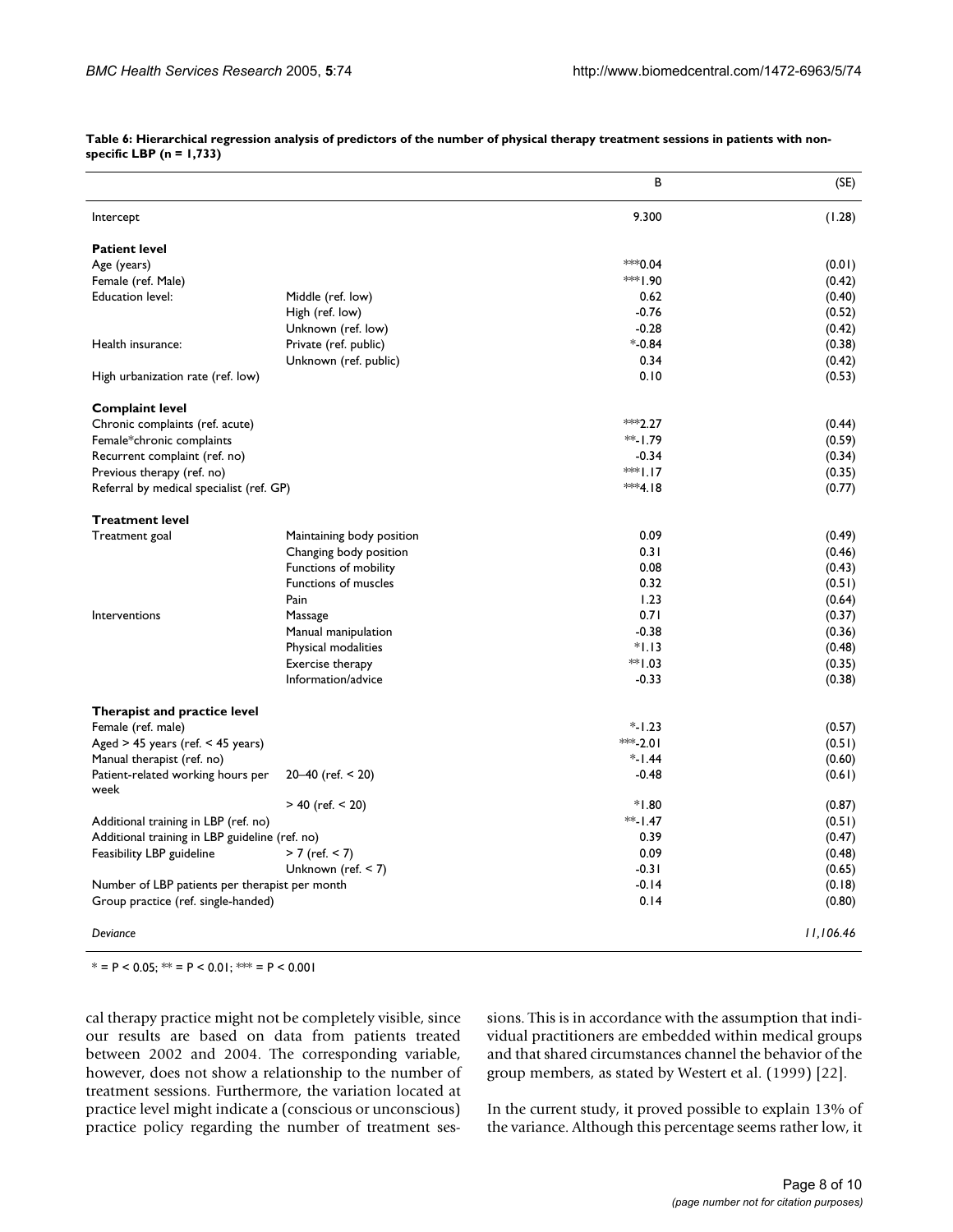is consistent with other studies carried out in health care professions [14,23,24]. Dunlop et al. (2000) studied the role of socio-economic status in the differential use of physician services and were able to explain between 9% and 20% of the variance in the various analyses [23]. Kersnik et al. (2001) investigated predictors of frequent attendance in general practice and explained 20% of the variance [24]. Finally, Zuijderduin et al. (1995) studied factors related to the number of treatment sessions and were able to explain 16% of the variance in the number of treatment sessions [14].

It is necessary to gain more insight into the variation in the number of treatment sessions in order to increase the transparency of physical therapy care and to increase its quality. What we particularly need to know is whether the unexplained variation is appropriate or not, as quality policy should be aimed at decreasing variance caused by inappropriate factors. Unexplained variation could consist of appropriate factors, such as psychosocial characteristics. Coping style, for example, is predictive of the ability to control or adjust pain [25] and a higher ability to control pain might result in a lower number of physical therapy treatment sessions. Furthermore, some LBP patients have high levels of fear avoidance beliefs, which result in avoidance behavior. Avoidance behavior is perceived to be a maladaptive response, as it is associated with negative psychological consequences (e.g. exaggerated pain perception) and negative physiological consequences (e.g. decreased range of spine motion) [26]. This reaction is likely to be associated with a higher number of treatment sessions. The extent to which these factors are indeed related to the number of physical therapy treatment sessions is unclear as yet, however. In addition to psychosocial factors, the ability to learn motor behavior might also influence the number of physical therapy treatment sessions. Patients with a low ability to learn motor behavior will need more treatment sessions than patients with a high ability to learn motor behavior. Furthermore, a patient with a high baseline disability will need more treatment sessions than a patient with a low baseline disability. On the other hand, inappropriate factors, such as demands made by a patient that have no clinical relevance, might also be part of the unexplained variation. It will be a challenge for future investigations to study the effects of the above-mentioned characteristics as well.

The mean number of treatment sessions is ten in the current study, but comparisons with international literature suggest that the mean number of treatment sessions varies. One study in Northern Ireland showed a median number of five treatment sessions for patients with LBP [4], while a study in the United States of America showed a mean number of eleven treatment sessions [6]. In the Dutch situation, the mean number of treatment sessions is located around the number that is eligible for reimbursement by public health insurance funds.

The limitations of the current study include its reliance on therapists to accurately record relevant data, but we expect only minimal inaccuracies in the data for two reasons. Firstly, the participating therapists charge the health care funds electronically for the treatment sessions provided. In the current study, a quantity of the data collected has been filtered out of this reimbursement data. Secondly, missing data or wrong data are corrected by means of standardized quality control. Another limitation of the study is the possibility that the participating therapists are a subgroup of Dutch therapists, i.e. therapists working in computerized practices and therapists that were willing to participate. Basic characteristics of the participants, however, like gender, age, and years since graduation, are comparable to all Dutch therapists.

# **Conclusion**

In summary, our results suggest that the number of physical therapy treatment sessions in patients referred with non-specific LBP mainly depends on characteristics at patient level. The greater part of the clinical variation was not explained, however, which means that additional research focusing on psychosocial factors is necessary for a progressive increase in the transparency of care.

# **Competing interests**

The author(s) declare that they have no competing interests.

# **Authors' contributions**

IS participated in the design of the study, performed the statistical analyses and drafted the manuscript. RW conceived of the study, participated in the design and helped to draft the manuscript. PG participated in the design of the study. WB, JD and EE participated in the design of the study and helped to draft the manuscript. All authors read and approved the final manuscript.

#### **Acknowledgements**

This study was funded by the Netherlands Health Care Insurance Board (CvZ).

#### **References**

- 1. Armstrong MP, McDonough SM, Baxter GD: [Clinical guidelines ver](http://www.ncbi.nlm.nih.gov/entrez/query.fcgi?cmd=Retrieve&db=PubMed&dopt=Abstract&list_uids=12587934)[sus clinical practice in the management of low back pain.](http://www.ncbi.nlm.nih.gov/entrez/query.fcgi?cmd=Retrieve&db=PubMed&dopt=Abstract&list_uids=12587934) *Int J Clin Pract* 2003, 57:9-13.
- 2. Dekker J, van Baar ME, Curfs EC, Kerssens JJ: **[Diagnosis and treat](http://www.ncbi.nlm.nih.gov/entrez/query.fcgi?cmd=Retrieve&db=PubMed&dopt=Abstract&list_uids=8356106)[ment in physical therapy: an investigation of their relation](http://www.ncbi.nlm.nih.gov/entrez/query.fcgi?cmd=Retrieve&db=PubMed&dopt=Abstract&list_uids=8356106)[ship.](http://www.ncbi.nlm.nih.gov/entrez/query.fcgi?cmd=Retrieve&db=PubMed&dopt=Abstract&list_uids=8356106)** *Phys Ther* 1993, **73:**568-579.
- 3. Foster NF, Thompson KA, Baxter GD, Allen JM: **[Management of](http://www.ncbi.nlm.nih.gov/entrez/query.fcgi?cmd=Retrieve&db=PubMed&dopt=Abstract&list_uids=10404576) Nonspecific Low Back Pain by Physiotherapists in Britain [and Ireland. A descriptive Questionnaire of Current Clinical](http://www.ncbi.nlm.nih.gov/entrez/query.fcgi?cmd=Retrieve&db=PubMed&dopt=Abstract&list_uids=10404576) [Practice.](http://www.ncbi.nlm.nih.gov/entrez/query.fcgi?cmd=Retrieve&db=PubMed&dopt=Abstract&list_uids=10404576)** *Spine* 1999, **24:**1332-1342.
- 4. Gracey JH, McDonough SM, Baxter GD: **[Physiotherapy Manage](http://www.ncbi.nlm.nih.gov/entrez/query.fcgi?cmd=Retrieve&db=PubMed&dopt=Abstract&list_uids=11840108)[ment of Low Back Pain. A Survey of Current Practice in](http://www.ncbi.nlm.nih.gov/entrez/query.fcgi?cmd=Retrieve&db=PubMed&dopt=Abstract&list_uids=11840108) [Northern Ireland.](http://www.ncbi.nlm.nih.gov/entrez/query.fcgi?cmd=Retrieve&db=PubMed&dopt=Abstract&list_uids=11840108)** *Spine* 2002, **27:**406-411.